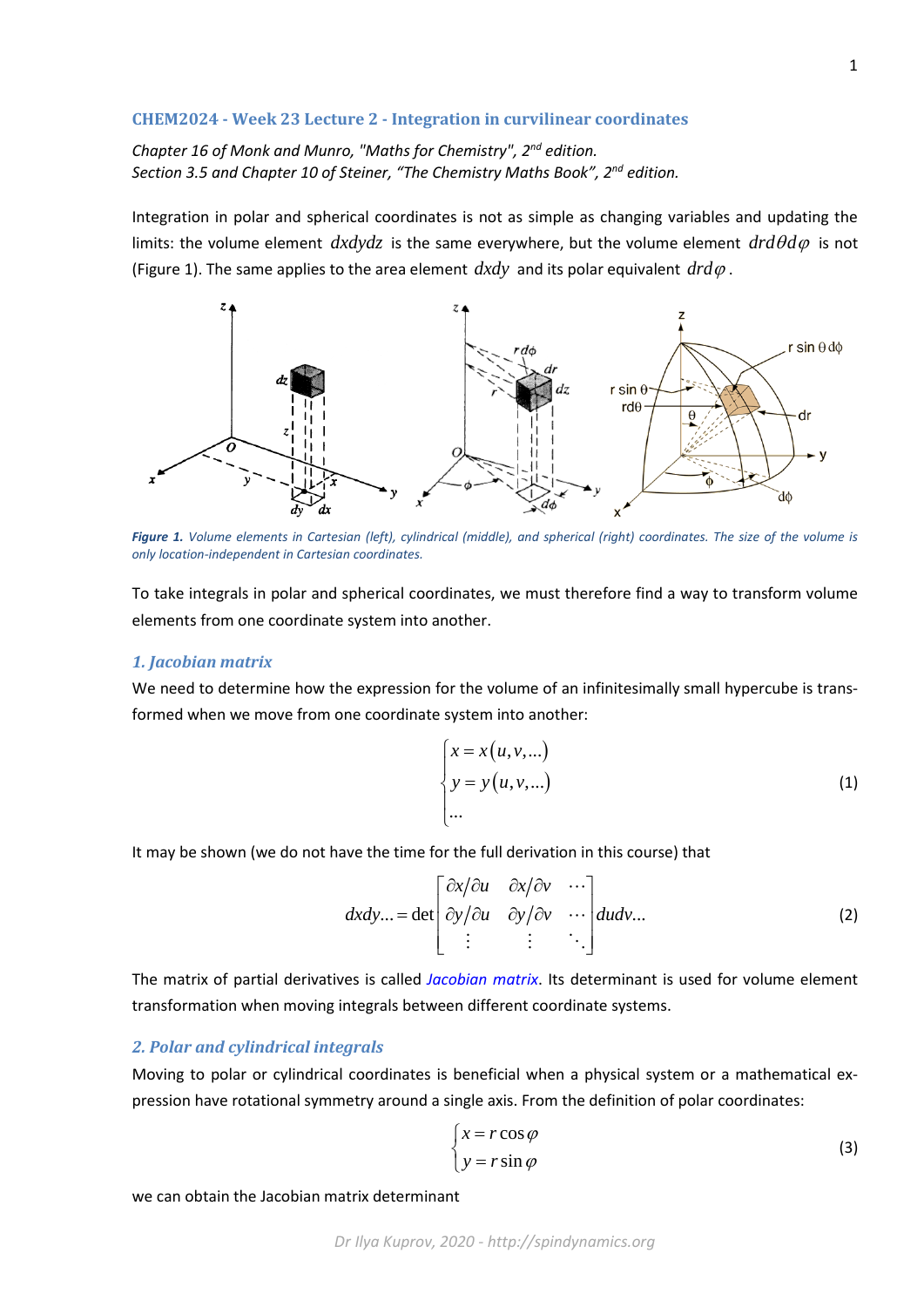$$
\mathbf{J}(r,\varphi) = \begin{bmatrix} \frac{\partial x}{\partial r} & \frac{\partial x}{\partial \varphi} \\ \frac{\partial y}{\partial r} & \frac{\partial y}{\partial \varphi} \end{bmatrix} = \begin{bmatrix} \cos\varphi & -r\sin\varphi \\ \sin\varphi & r\cos\varphi \end{bmatrix}, \qquad \det[\mathbf{J}] = r \tag{4}
$$

Therefore, the relationship between the volume elements is

$$
dxdy = rdrd\varphi \tag{5}
$$

**Example 1**: integrate  $f(x, y) = 1/(1 + x^2 + y^2)$  over the disk of radius 1 with the centre at the origin.

Solution: an attempt to take this integral in Cartesian coordinates is unlikely to succeed

$$
\iint_{\text{disk}} \frac{1}{1 + x^2 + y^2} dx dy = \int_{-1}^{1} dx \int_{-\sqrt{1 - x^2}}^{+\sqrt{1 - x^2}} \frac{dy}{1 + x^2 + y^2} = \dots
$$

However, the disk has rotational symmetry and  $x^2 + y^2$  has a particularly simple form in polar coordinates:  $x^2 + y^2 = r^2(\cos^2 \varphi + \sin^2 \varphi) = r^2$ . The integration limits also become simple in polar coordinates:

$$
\iint_{\text{disk}} \frac{1}{1 + x^2 + y^2} dx dy = \int_0^1 dr \int_0^{2\pi} \frac{r}{1 + r^2} d\varphi
$$

where the extra r appeared in the outer integral because of the relationship between  $dxdy$  and  $drd\varphi$  given in Equation (5). The integral is now easy to take:

$$
\int_{0}^{1} dr \int_{0}^{2\pi} \frac{r}{1+r^{2}} d\varphi = 2\pi \int_{0}^{1} \frac{r dr}{1+r^{2}} = \left\{ \frac{\text{subst:}}{x=r^{2}} \right\} = \pi \int_{0}^{1} \frac{dx}{1+x} = \pi \ln 2
$$

Cylindrical coordinates have one Cartesian component that does not participate in the curvilinear transformation because it only contributes a unit element on the diagonal of the matrix:

$$
\mathbf{J}(r,\varphi,h) = \begin{bmatrix} \frac{\partial x}{\partial r} & \frac{\partial x}{\partial \varphi} & 0 \\ \frac{\partial y}{\partial r} & \frac{\partial y}{\partial \varphi} & 0 \\ 0 & 0 & 1 \end{bmatrix} = \begin{bmatrix} \cos\varphi & -r\sin\varphi & 0 \\ \sin\varphi & r\cos\varphi & 0 \\ 0 & 0 & 1 \end{bmatrix}, \qquad \det[\mathbf{J}] = r \tag{6}
$$

and therefore the relationship between the volume elements for cylindrical coordinates is:

$$
dx dy dz = r dr d\varphi dh \tag{7}
$$

**Example 2:** integrate  $f(x, y, z) = y$  over the volume that lies below the plane  $z = x + 2$ , above the XY plane, and between the cylinders  $x^2 + y^2 = 1$  and  $x^2 + y^2 = 4$ .

Solution: sketching the integration volume indicates that the problem has cylindrical symmetry